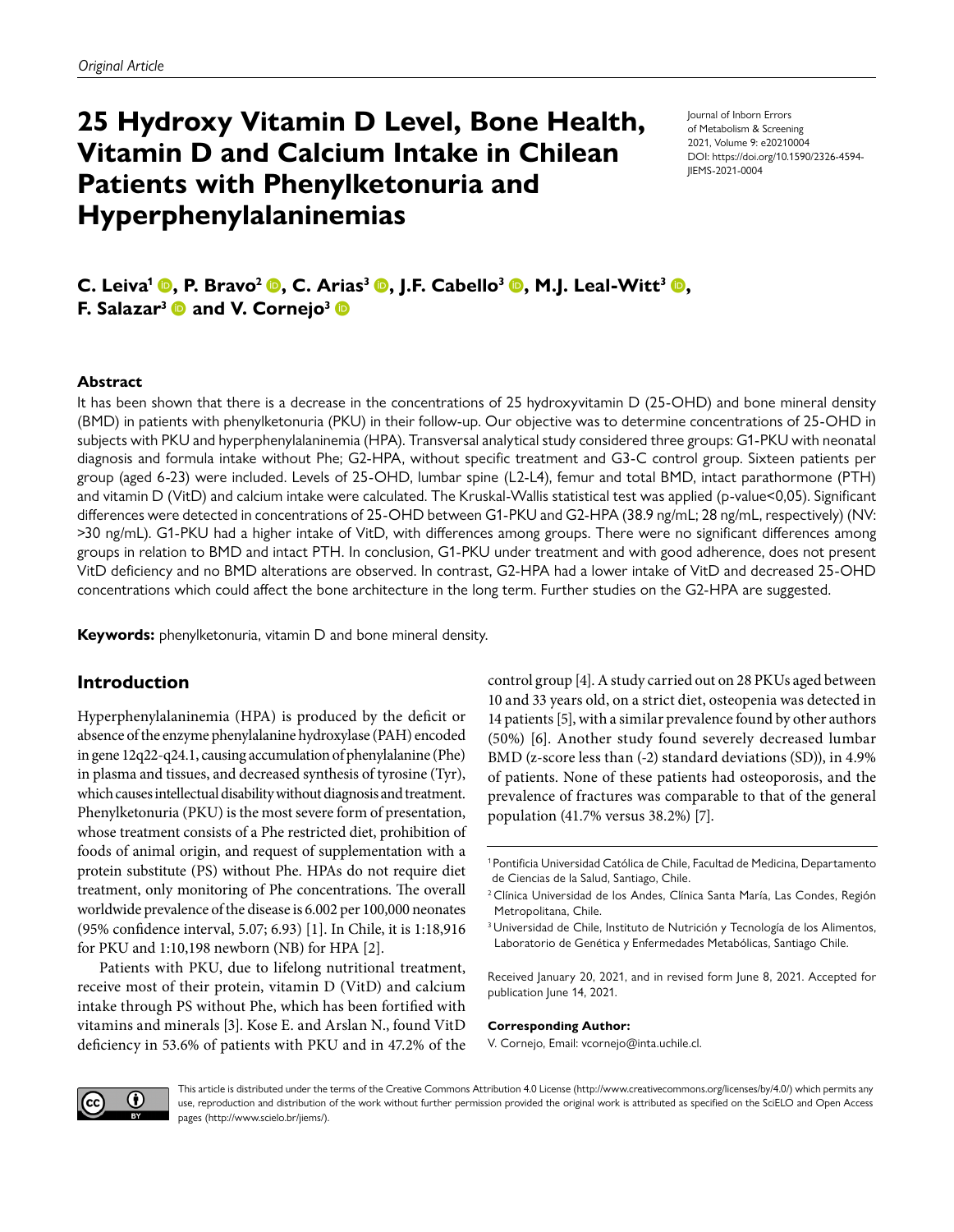Considering that VitD deficiency causes bone diseases, such as rickets in children and osteomalacia in adults, and has been associated with increased risk of fractures [\[8](#page-7-7)], VitD is considered a hormone as it has receptors on virtually every cell in the human body [\[9\]](#page-7-8). There is also an association with cardiovascular and autoimmune diseases [\[10\]](#page-7-9), cancer [\[11](#page-7-10)], respiratory infections [\[12](#page-7-11)], and brain function [\[13\]](#page-7-12).

The main aim of this study was to determine the concentrations of 25-OHD in children and adults with PKU and in HPA, diagnosed in the neonatal period and in follow-up, and to compare them with a control group.

## **Methods**

#### *Patients*

A cross-sectional observational study that was carried out based on data obtained from a total of 16 Chilean PKU patients of both sexes from 6 to 23 years old. For the calculation of the sample size, Stata 12.0 software was used with a power of 80%, alpha=5%, prevalence of osteopenia in healthy individuals of 2% [\[14,](#page-7-13)[15](#page-7-14)] and prevalence of osteopenia in PKU patients of 50% [\[16\]](#page-7-15), according to bibliographic review. With these values, a sample size of 16 participants was obtained for each of the three groups. Group 1 was defined as: 16 subjects with PKU (G1-PKU), with neonatal diagnosis, the average of Phe concentration at diagnosis was 1206 ± 595 umol/L (95% CI 847 - 1566), and during treatment they maintain Phe concentrations between 268-485 umol/L (95% CI). Group 2: 16 subjects with HPA (G2-HPA), with an average of Phe concentration at diagnosis of 181 ± 54 umol / L (95% CI 153 - 210), without requiring a dietary treatment, only monitoring Phe concentrations, and Group 3 control (G3-C): 16 control subjects. The G3-Control was matched by age, sex, and nutritional status with G1-PKU and G2-HPA. The study was carried during summer and all participants lived in Santiago, Chile. The distribution of the groups was homogeneous in terms of age and sex, and the following were excluded: pregnant women, people with diseases related to bone metabolism and cases with unsigned informed consent. The study was approved by the ethics committee of INTA University of Chile, and it was conducted in accordance with the principles of the declaration of Helsinki (approval date March 10<sup>th</sup>, 2014).

**Phe concentrations in follow-up:** Phe was quantified by fluorometry using blood spots on a filter paper card. The appropriate Phe concentrations for children under two years old was considered to be between 120-240 umol/L and for over two years of age between 120-360 umol/L, according to the Chilean protocol for PKU[\[17\]](#page-7-16).

*Assessment of nutritional status:* Weight (kg) and height (cm) were used, both measured on a scale (*i.e.*, Seca) with an accuracy of 0.05 kg, and a stadiometer with a margin of error of 0.01 cm. The body mass index (BMI) (kg/m2) was calculated. To classify the nutritional status in children between 6 and 18 years old, the anthropometric standards according to age and sex of the World Health Organization (WHO) 2007 [\[18\]](#page-8-0) were used as a standard reference, whereas in adults the standards of the Chilean Ministry of Health endorsed by the WHO were used according to age and sex [\[19](#page-8-1)].

*Physical activity***:** In 19 patients, the short version of the International Physical Activity Questionnaire (IPAQ) [\[20](#page-8-2)] was carried out, focused on people between 15 and 69 years old. In the remaining patients (n=29), the level of physical activity was measured using the Physical Activity Questionnaire for Children (PAQ-C)[\[20](#page-8-2)] focused on children of ages 8-14.

*Measurement of 25 hydroxy-vitamin D (25-OHD):* There is a consensus in the literature to use the measurement of the 25-OHD marker in serum as an index of the status or total body deposition of VitD, since 25-OHD is the most abundant metabolite of VitD in serum and has a long half-life of more than 15 days. For cut-off points, the recommendations of the American Society of Endocrinology were considered, which defines as 25-OHD cut-off points: severe deficiency <12 ng/mL, deficiency <20 ng/ mL, insufficiency 21-29 ng/mL and sufficiency >30 ng/mL[\[21\]](#page-8-3).

*Measurement of Bone Mineral Density (BMD):* BMD was measured: lumbar spine (L2 and L4), femur and total through the DPX-L Lunar densitometer (Lunar corporation, Madison Wisconsin, US). In this study, the z-score was used as a diagnostic criterion, as the participants were under 25 years old. The reference parameter was the American data published by Heidi J. *et al.*, and established in the international consensus on bone densitometry, as American standards[\[22](#page-8-4)]. The ranges of normality in the pediatric population are not clearly defined as in the adult population [\[23\]](#page-8-5), however, the same cut-off points are used for this population [\[24\]](#page-8-6) by consensus. In this study, a BMD was classified as normal when the z-score was between (-1) and (+1), slightly decreased BMD with a z-score between (-2) and (-1) and as severely decreased BMD with a low z-score (-2) [\[25](#page-8-7)].

**Measurement of body composition:** Through DEXA (Dual Energy X-ray Absorptiometry) the body composition was also determined: fat mass and fat-free mass.

*Measurement of intact parathyroid hormone:*This hormone is a direct measure of the function of the parathyroid gland, independent of the kidney function. A normal concentration is considered to be between 15-60 pg/mL; since over 60 pg/ mL the risk of hypercalcemia increases with the consequent decrease of BMD [\[26](#page-8-8)].

*Estimated intake of calcium, vitamin D and phenylalanine:* Food intake was assessed through a 24-hour dietary recall, threedays-a-week. Calcium (Ca) and VitD intake were compared with the estimated average requirement (EAR) and the normal range was considered between 90-110% of that value. The intake of Phe was compared with the daily intake according to the Chilean protocol established according to age, weight, and metabolic state [\[27](#page-8-9)]. The Chilean nutritional composition guide and the amino acid analysis program available at the laboratory for this study were used to estimate nutrient intakes [\[28\]](#page-8-10).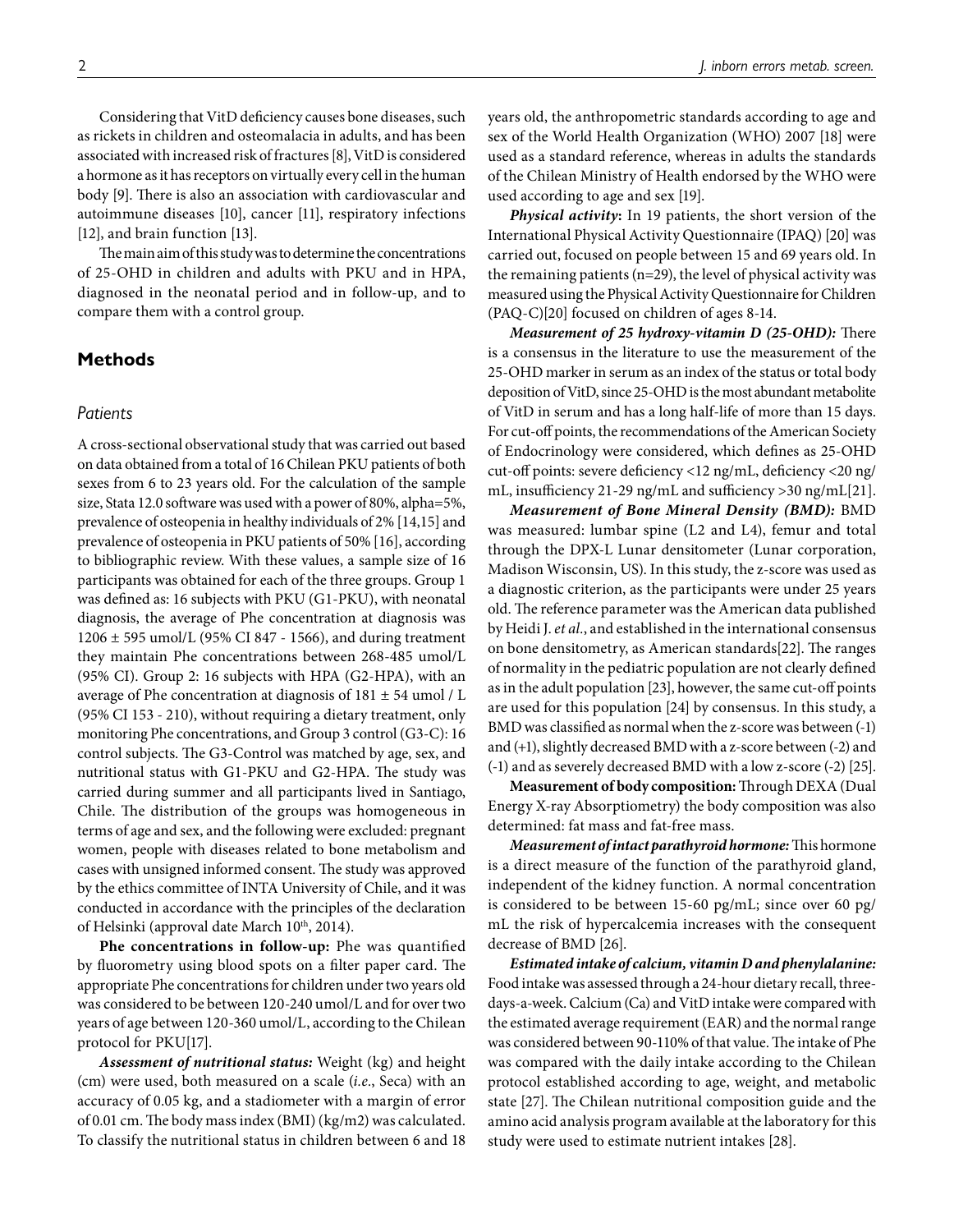*Statistical analysis:* A descriptive analysis of the variables was carried out, establishing the distribution of the subjects according to z-score categories and normal ranges in each study group. In the groups studied, each one was characterized according to the median and 95% confidence interval (CI) of each of the study variables.

For the comparison among groups, a non-parametric statistical test was considered (*i.e.*, Kruskal-Wallis) in order to determine the differences among G1-PKU, G2-HPA and G3-C, with respect to each variable studied. In addition, the statistical analysis was carried out categorizing by sex and by pubertal stage to check the differences. Finally, to determine the differences between the groups, the Mann-Whitney test was used. A p-value < 0.05 was considered as significant.

## **Results**

No statistically significant differences were found by nutritional status and body composition with respect to fat mass and fatfree mass among the three study groups [\(Table 1\)](#page-2-0). Regarding physical activity, the distribution was similar in the three groups, 36 patients were sedentary and 12 were physically active. [Table 1](#page-2-0) also shows the distribution of subjects according to sex, age, nutritional status and Phe concentrations, with a similar distribution for the first three variables in the three groups.

To begin with, the results are described according to distribution in the three groups of study. There values are represented in [Table 2](#page-3-0) by the median, 95% confidence interval (CI), and the *p* value (Kruskall-Wallis) of the three groups: concentrations of 25-OHD, column, femoral and total BMD for the biochemical markers of bone turnover (PTH) and for the intake of VitD, Ca, and Phe.

Regarding the metabolic state of 25-OHD, it was observed that G1-PKU had a median of 38.9 ng/mL (95% CI, 33.9; 43.2) and G2-HPA of 28.1 ng/mL (95% CI, 24.7; 33.2); this difference is significant ( $p$ <0.05) ([Table 2](#page-3-0)). When comparing the distribution of the 25-OHD concentrations in the different groups with the recommendations of the Endocrine Society of the United States, it was observed that two patients of the G1-PKU, ten patients of the G2-HPA and six subjects of the G3-C presented deficiency of 25-OHD (<20 ng/mL) [\(Figure 1\)](#page-3-1).

The results obtained for lumbar spine, femur and total BMD showed no statistically significant differences between the three study groups [\(Figure 2](#page-4-0)). The median z-score of lumbar spine BMD detected in the G1-PKU was of (-0.3) (95% CI, (-0.7); (+0.3)), in G2-HPA of (+0.05) (95% CI, (-0.3); (+0,7)) and in G3-C of (-0.4) (95% CI, (-0.7); (+0.32)) [\(Table 2](#page-3-0) and [Figure 2\)](#page-4-0).

The Phe concentration detected in G2-HPA was a median of 164 umol/L (95% CI, 138; 188) and in the G1-PKU of 310 umol/L (95% CI, 262; 481). Considering that the recommended metabolic value per protocol is to keep the Phe concentrations in blood between 120 and 360 umol/L, it was observed that 10 patients of the G1-PKU had a concentrations within the acceptable range and six cases values over 360 umol/L of Phe, being 768 umol/L the maximum value of Phe.

In assessing VitD intake, it was found that G1-PKU had an average daily intake of 400 IU/day (95% CI, 374; 567) of VitD, G2-HPA of 150 IU/day (95% CI, 119; 213) and G3-C of 145 IU/ day (95% CI, 134; 216), with statistically significant differences between G1-PKU and G2-HPA (p <0.05) and between G1-PKU and G3-C (p<0.05) [\(Figure 3\)](#page-4-1).

In relation to Ca intake, it was possible to detect that G1- PKU consumed an average of 2,487 mg/day (95% CI, 1831;

|                                                                         | G1-PKU                          | G <sub>2</sub> -HPA | $G3-C$    |  |  |
|-------------------------------------------------------------------------|---------------------------------|---------------------|-----------|--|--|
| Variable/Group                                                          | $n=16$<br>$n=16$                |                     | $n=16$    |  |  |
|                                                                         | Sex (n)                         |                     |           |  |  |
| Male                                                                    | 9                               | 9                   | 9         |  |  |
| Female                                                                  |                                 | 7                   | 7         |  |  |
|                                                                         | Age (n)                         |                     |           |  |  |
| Prepuberal                                                              | 9                               | 12                  |           |  |  |
| Postpuberal                                                             |                                 | 4                   | 9         |  |  |
|                                                                         | Nutritional Status (n)          |                     |           |  |  |
| Risk of malnutrition<br>Z-Score BMI/age ( <o=-1ds and="">-2DS)</o=-1ds> | $\Omega$                        | 0                   |           |  |  |
| Normal<br>Z-Score BMI/age (>-1DS y <+1DS)                               |                                 | 8                   | 9         |  |  |
| Overweight<br>Z-Score BMI/age (>o=+1DS y <+2DS)                         | $\overline{7}$                  | 5                   | 5         |  |  |
| Obesity<br>Z-Score BMI/age (>o=+2DS)                                    | $\overline{2}$                  | 3                   |           |  |  |
|                                                                         | Phenylalanine concentration (n) |                     |           |  |  |
| Metabolic control range (125-375 umol/L)                                | 10                              | 16                  | <b>ND</b> |  |  |
| High; out of control range (>375 umol/L)                                | 6                               | 0                   | <b>ND</b> |  |  |

<span id="page-2-0"></span>**Table 1.** Distribution of subjects according to age, sex, nutritional status, and blood phenylalanine level.

Abbreviations: The table represents the number of subjects per group. PKU: Phenylketonuria, HPA: Hyperphenylalaninemia, BMI: body mass index, ND: no data.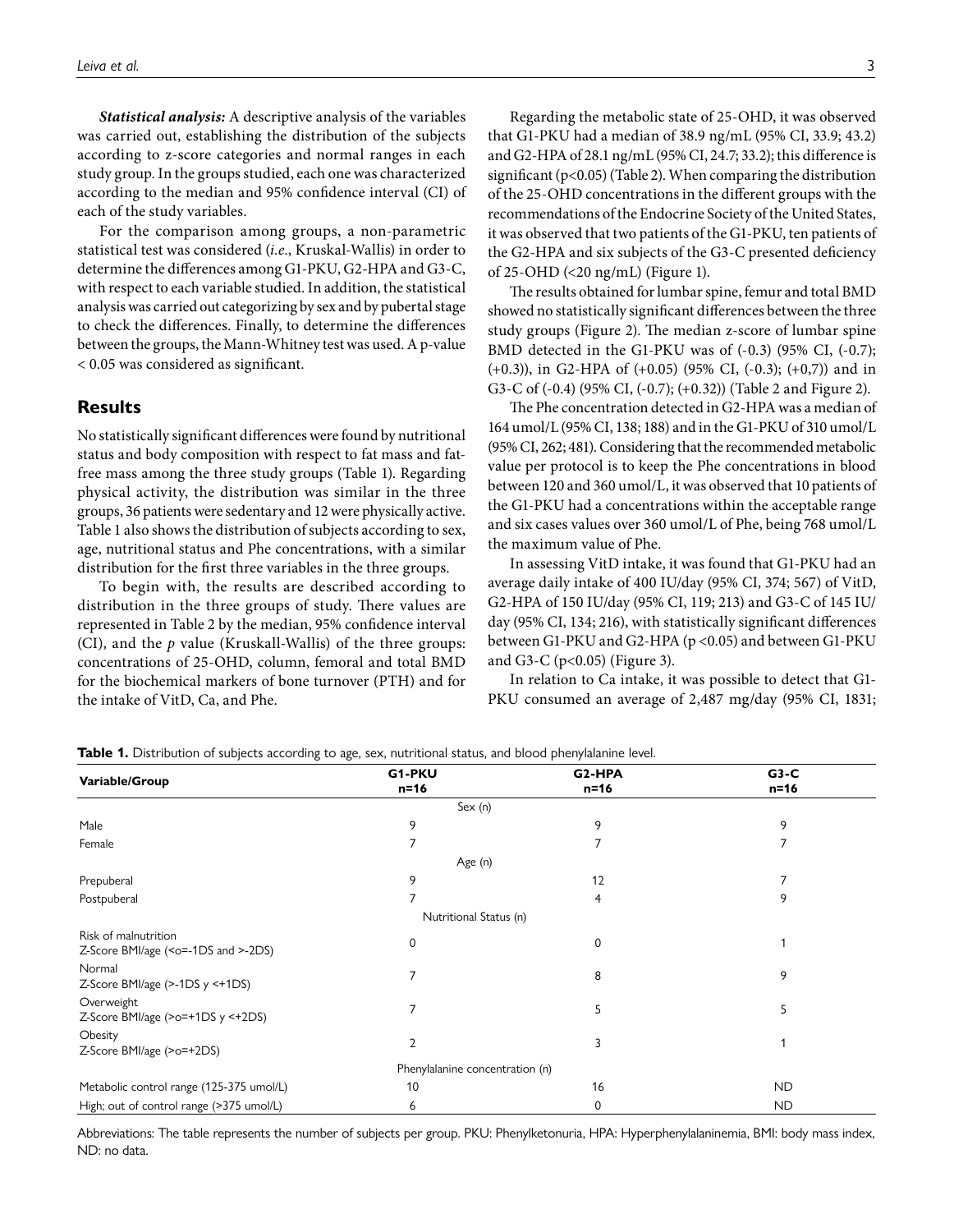| Variables/groups<br><b>Distribution</b>                         | Description of variables by study group |                                |                     |                 |           |                 |                                      |                                                                     |  |  |
|-----------------------------------------------------------------|-----------------------------------------|--------------------------------|---------------------|-----------------|-----------|-----------------|--------------------------------------|---------------------------------------------------------------------|--|--|
|                                                                 | G1-PKU                                  |                                | G <sub>2</sub> -HPA |                 | $G3-C$    |                 | p VALUE                              |                                                                     |  |  |
|                                                                 | Median                                  | 95% CI                         | <b>Median</b>       | 95% CI          | Median    | 95% CI          | p VALUE<br>Kruskal-<br><b>Wallis</b> | p VALUE<br>Post-hoc<br>test                                         |  |  |
| 25-OHD (ng/mL)                                                  | 38.9                                    | (33.9; 43.2)                   | 28.1                | (24.7; 33.2)    | 33.0      | (29.6; 38.1)    | p < 0.05                             | p < 0.05<br>Between<br>G1-PKU<br>and G2-HPA                         |  |  |
| Lumbar spine BMD (SD)                                           | $-0.3$                                  | $(-0.7; 0.3)$                  | 0.05                | $(-0.3; 0.7)$   | $-0.4$    | $(-0.7; 0.32)$  | 0.3                                  | N/SD                                                                |  |  |
| Right femoral neck BMD (SD)                                     | $-0.3$                                  | $(-0.4; 0.8)$                  | 0.65                | (0; 1.3)        | 0.2       | $(-0.04; 0.62)$ | 0.27                                 | N/SD                                                                |  |  |
| Total BMD (SD)                                                  | 0.2                                     | $(-0.1; 0.9)$                  | 1.25                | (0.47; 1.43)    | 0.5       | $(-0.03; 0.82)$ | 0.08                                 | N/SD                                                                |  |  |
| Intact PTH (pg/mL)                                              | 30.9                                    | (27.4; 44.6)                   | 30.8                | (28.6; 38.2)    | 33.8      | (31.3; 40.9)    | 0.5                                  | N/SD                                                                |  |  |
| VitD intake (IU)                                                | 400                                     | (374; 567)                     | 150                 | (119; 213)      | 145       | (134; 216)      | p < 0.05                             | p < 0.05<br>Between<br>G1-PKU<br>and G3-C<br>G1-PKU<br>and G2-HPA   |  |  |
| Total Calcium Intake (mg) /<br>Supplemental Calcium Intake (mg) | 2487/1000                               | (1831;<br>2507<br>/(666; 1000) | 744                 | (610; 991)      | 978       | (724; 1032)     | p < 0.05                             | p < 0.05<br>Between<br>G1-PKU<br>and G3-C<br>G1-PKU<br>and G2-HPA   |  |  |
| Phe intake (mg)                                                 | 441                                     | (365; 541)                     | 3198                | (2805;<br>3590) | 3765      | (3299;<br>4150) | p < 0.05                             | p < 0.05<br>Between<br>G1-PKU<br>and G3-Cl<br>G1-PKU<br>and G2- HPA |  |  |
| Phe concentration (umol/L)                                      | 310                                     | (262; 481)                     | 164                 | (138; 188)      | <b>ND</b> | <b>ND</b>       | <b>ND</b>                            | N/SD                                                                |  |  |

<span id="page-3-0"></span>Table 2. Characteristics of the dependent variables according to study groups.

Values represented by the median and 95% confidence interval (CI), most of them had a non-normal distribution.

Abbreviations: PKU: Phenylketonuria, BMD: Bone mineral density, PTH: Parathyroid hormone, Phe: Phenylalanine, 25-OH-Vitamin D: 25-OHD, VitD: Vitamin D. Group 1: PKU. Group 2: HPA. Group 3: Control, No data: ND.



<span id="page-3-1"></span>Figure 1. Plasma concentration 25-OHD (ng/mL) in each group. Plasma 25-OHD concentration in three groups of patients: Group 1: PKU, Group 2: HPA and Group 3: Control (n = 48). Groups were compared by Kruskal-Wallis test. The horizontal middle line represents the median and 95% confidence interval (CI). Significant difference between groups at p <0.05. A significant difference is observed between G1-PKU and G2-HPA, p<0.05.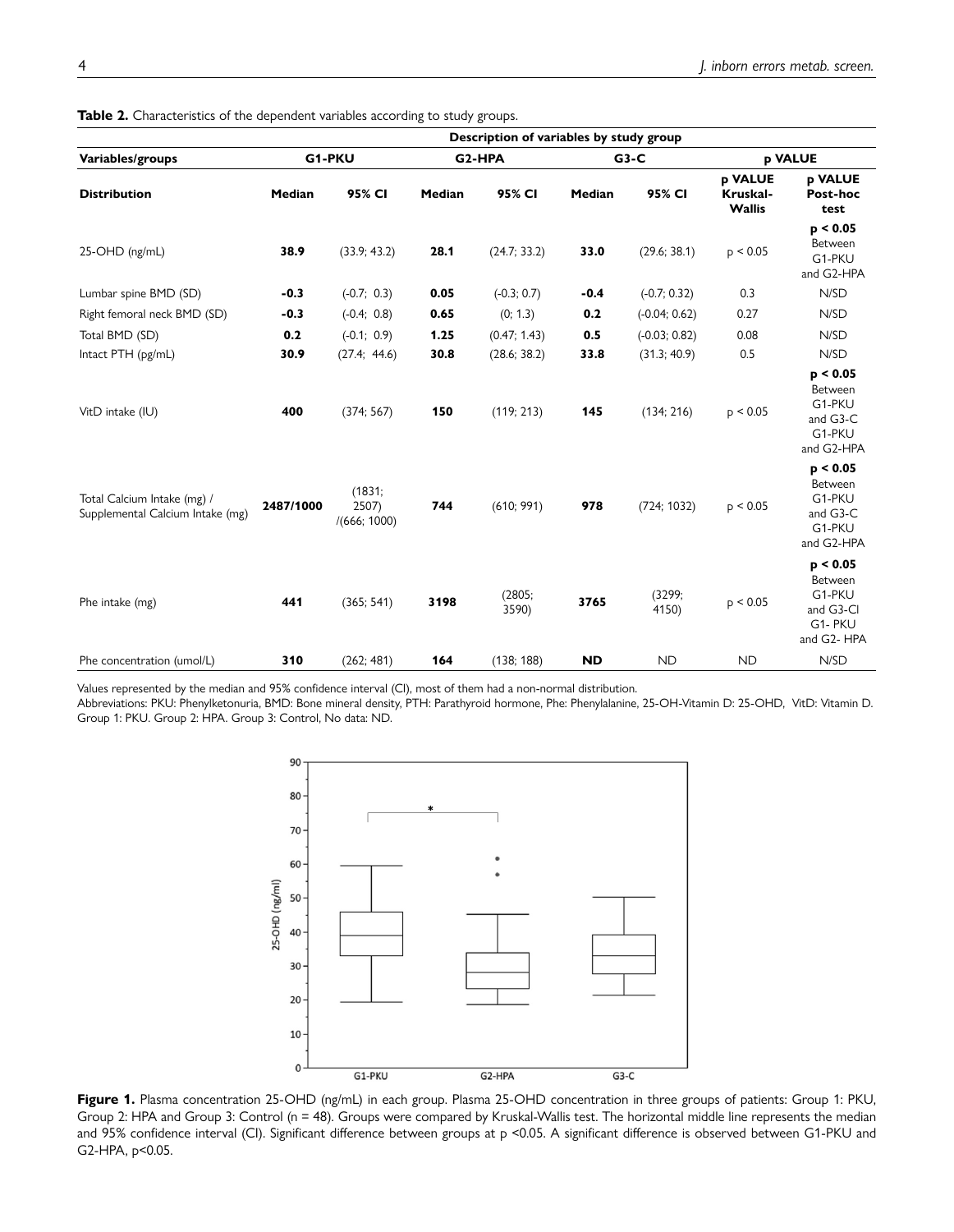

<span id="page-4-0"></span>Figure 2. Z-score bone mineral density for each group. Z-score lumbar spine BMD for three groups of patients: Group 1: PKU, Group 2: HPA and Group 3: Control (n = 48). Groups were compared by Kruskal-Wallis test. The horizontal middle line represents the median and 95% confidence interval (CI). Significant difference between groups at p< 0.05. There is no significant difference between groups.



<span id="page-4-1"></span>Figure 3. Intake Vitamin D for groups. Intake vitamin D for three groups of patients: Group 1: PKU, Group 2: HPA and Group 3: Control (n = 48). Groups were compared by Kruskal-Wallis test. The horizontal middle line represents the median and 95% confidence interval (CI). A significant difference is observed between G1-PKU and G2-HPA (\*p=<0.05); G1- PKU and G3-C (\*\*p=<0.05).

2507), G2-HPA= 744 mg/day (95% CI, 610; 991) and G3-C=978 mg/day (95% CI, 724; 1032) of Ca, with statistically significant differences found between G1-PKU and G2-HPA (p<0.05) and between G1-PKU and G3-C (p<0.05) [\(Figure 4\)](#page-5-0).

It is important to mention that the significant differences found in VitD intake and 25-OHD concentrations are maintained after performing a correction by sex, age, and pubertal stage among study groups.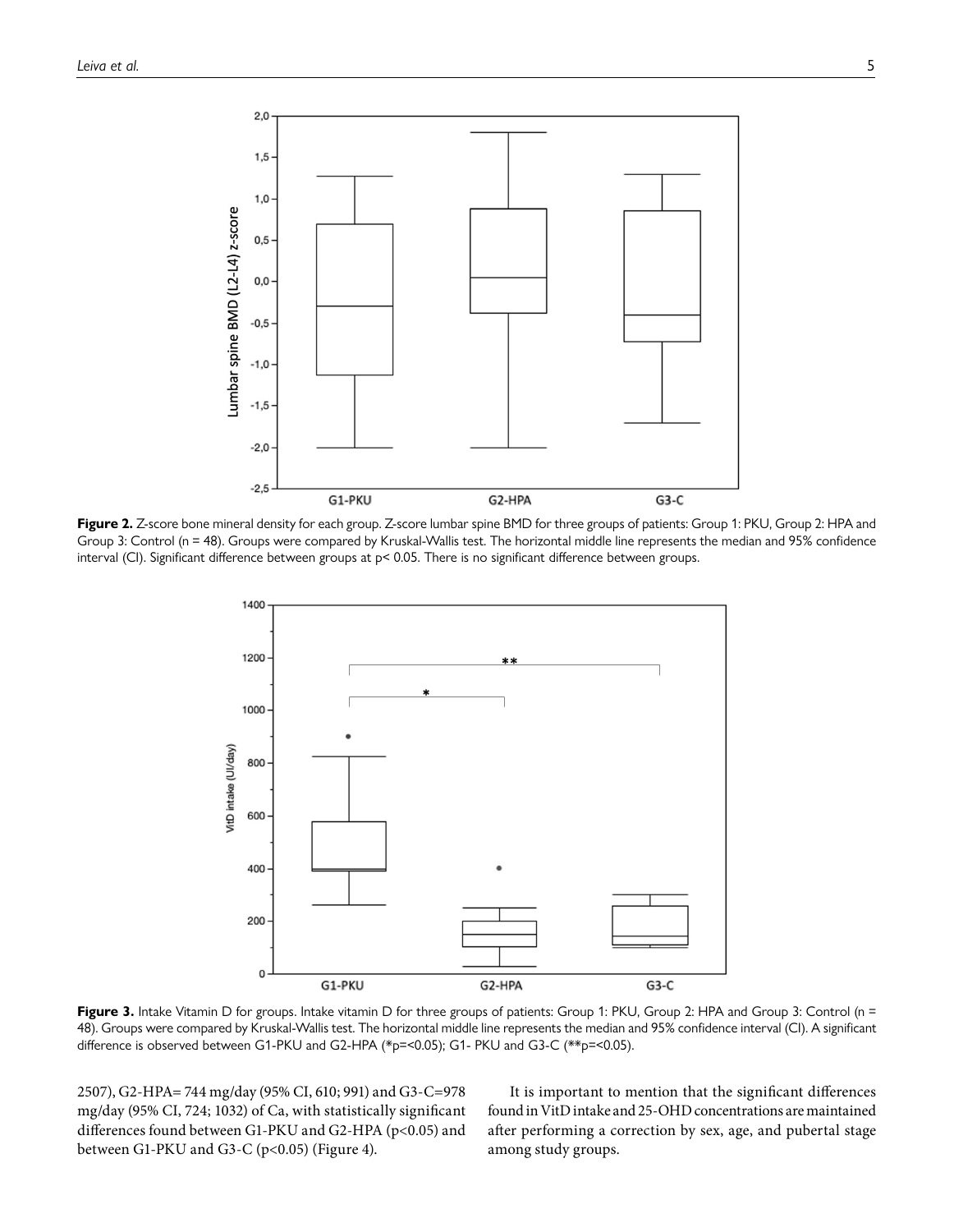

<span id="page-5-0"></span>Figure 4. Intake Calcium for groups. Intake vitamin D for three groups of patients: Group 1: PKU, Group 2: HPA and Group 3: Control (n = 48). Groups were compared by Kruskal-Wallis test. The horizontal middle line represents the median and 95% confidence interval (CI). A significant difference is observed between G1-PKU and G2-HPA (\*p=<0.05); G1- PKU and G3-C (\*\*p=<0.05).

### **Discussion**

Today, more than one billion people worldwide are deficient or insufficient in 25-OHD [[29](#page-8-11)[,30\]](#page-8-12). Chile is no exception, according to the latest 2016-2017 National Health Survey (ENS) [[31\]](#page-8-13), which studied a representative sample of women of childbearing age (WCBA) between 15 and 49 years old and older adults over 65 years old of both sexes: 52% of the WCBA and 59% of the older adults had some degree of 25-OHD deficiency, with no statistically significant difference by sex. From these analyses, it was revealed that in all regions of the country (*i.e.*, from Arica to Magallanes), both in WCBA and in older adults, there is a prevalence of more than 2.5% of people with severe 25-OHD deficiency. There are other studies, but not population-based, in which a 61% of deficiency has been found in pre-school children in Coyhaique [\[32](#page-8-14)] and a 97% in school children in Punta Arenas [\[33](#page-8-15)]. In a recent study in Chile, children of both sexes in Antofagasta, Santiago and Concepción were found to have a 25-OHD deficiency of 78.5%, 79.2% and 84.3%, respectively (unpublished data).

There are some factors that play a fundamental role, such as: low-sun exposure due to long periods of time indoors, sedentism, air pollution, daily use of sunscreen and lower VitD synthesis in population living at latitudes higher than 30° North or South where UVB rays are minimal, especially in autumn and winter. Other factors that may affect include: having a low dietary intake of foods rich in VitD, such as fatty fish and/or a low availability of fortified foods; having a lower skin synthesis of VitD due to age; as well as a lower synthesis due to dark skin pigmentation. Finally, it is important to mention that the increase in body fat decreases the concentrations of circulating 25-OHD concentration, with excessive weight (*i.e.*, overweight and obesity) constituting another risk factor for 25-OHD deficiency [\[34](#page-8-16),[35](#page-8-17),[36](#page-8-18)]. In the country of the study, several of the above-mentioned factors are present. It can be highlighted that from the city of Santiago towards the south of Chile (Santiago: latitude 33° South) the population is at greater risk of deficiency of 25-OHD, the situation becomes critical in the extreme regions of Aysén and Magallanes. These mentioned risk factors that favor the deficiency of 25-OHD present in the Chilean population could explain the lower concentrations of 25-OHD found in the control group and the G2-HPA, in addition to a low intake of VitD in both groups [\[37](#page-8-19)].

In relation to the intake of VitD, it is present in a limited number of foods: fatty fish, and fish liver oil and eggs, foods that are prohibited in the diet of PKU patients. Fatty fish are a good source of VitD containing 100-500 IU/portion; however, less than 10% of the Chilean population consumes fish at least twice a week (ENS 2016-2017)[\[38\]](#page-8-20). The Latin American Study on Nutrition and Health (ELANS) revealed an average VitD intake of 112 IU/day (2.8 µg/day) in the Chilean population between 15 and 65 years old of both sexes, corresponding to 28% of the estimated average requirement of this vitamin (400 IU/day) [\[39](#page-8-21)]. Therefore, the usual diet of Chileans, which also does not have products adequately fortified with VitD, is insufficient to cover the population recommendations of the reference dietary intake of VitD.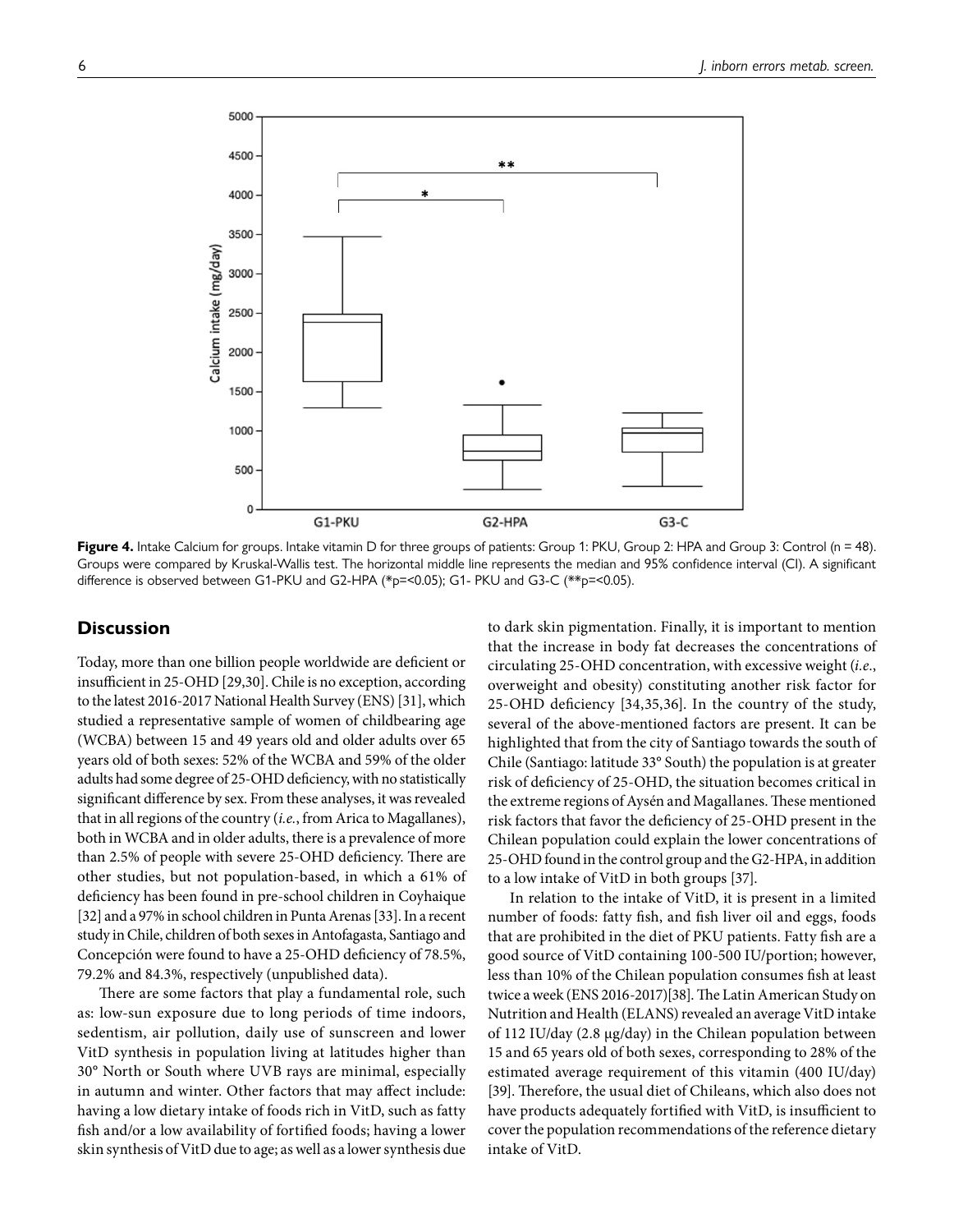The prevalence of 25-OHD deficiency in patients with PKU varies according to the study conducted. However, most parts of the study agree that the deficiencies are similar between the PKU and control group. Deficiency figures ranging from 64% to 28% have been reported in the United States and nearly 20% in Japan[\[40](#page-8-22)]. In a systematic review and meta-analysis were included six cohort studies assessing 25-OHD. Among the studies, the findings varied by age group. Nevertheless, one of these, involving 31 adults with PKU, showed similar results to this research all patients had normal concentrations of 25-OHD [\[41\]](#page-8-23).

In relation to the state of bone health in PKU, there is extensive literature. Coakley *et al.* [\[42\]](#page-8-24). found that 16 PKU patients, out of 57, had a BMD z-score between (-1) and (-2.5) and three patients (5%) had a z-score below (-2.5). This decrease correlated positively with age, with an average of 17.5 years old. Another study analyzed the body composition of 48 patients with PKU and 32 patients with mild HPA, aged 5-18 years old. Both groups were compared with a healthy control group. BMD was significantly lower in patients with PKU (mean lumbar spine BMD z-score:  $(+0.11)$ ; p-value = 0.03) and with mild HPA (mean lumbar spine BMD z-score: (-0.34); p-value = 0.01) [\[43\]](#page-9-0). Some studies report a relationship between reduced BMD and inadequate micronutrient intake, suggesting that reduction in BMD in PKU patients may be secondary to dietary treatment[\[44\]](#page-9-1). In this study, no statistically significant differences were found among the medians of lumbar spine, femur, and total BMD. This could be attributed to the fact that the PKU cohort of this study maintains a permanent follow-up and treatment with excellent adherence to PS consumption without Phe. In the case of PTH a marker of bone turnover, there are no differences between the groups: The serum values remain within the normal range in all cases and the distribution is similar in all groups, as has been seen in other studies [[45\]](#page-9-2).

Scientific evidence has shown that one of the factors influencing BMD is the 25-OHD serum concentrations. Thus, it is stated that the higher the concentrations of 25-OHD is, the better the BMD, and vice versa. Two studies carried out on patients with PKU, which incorporated measurement of the concentrations of 25-OHD, reported a positive association between the serum concentrations of 25-OHD and BMD in children and adults [\[46\]](#page-9-3) .Another study also detected a significant positive association between BMD and 25-OHD concentrations. In this study, it was found that G1-PKU had values of 25-OHD within normal ranges, and G3-C had a limit value of what is recommended. It is important to point out that G2-HPA presented values of this vitamin below the recommended concentrations, becoming a group at greater risk of presenting symptoms and signs of hypovitaminosis D, such as bone mineral deficiency in the medium or long term [\[46](#page-9-3)[,47](#page-9-4)]. The VitD intake and 25-OHD concentrations are very important because the VitD is an indispensable nutrient for Ca absorption, especially in situations of intestinal Ca deficit or decrease. It also regulates renal Ca loss and thus, Ca utilization is improved [\[48](#page-9-5)]. Several studies have improved BMD in PKU patients through Ca supplements and oral vitamin D[\[49](#page-9-6),[50\]](#page-9-7). In this sense, the G1-PKU in this study

showed a higher intake of VitD and Ca, as patients consumed on average: 400 IU/day of VitD (cholecalciferol or VitD3) and 2,507 mg/day of Ca (calcium carbonate, phosphate, and citrate). In the G1-PKU, 14 patients cover the daily requirements established by the EAR for VitD and everybody fulfills the EAR for calcium. Chilean PKU patients receive PS without Phe daily and for life, these are universally subsidized by the Chilean State and are the only source of vitamin D in their diet. They contain an average of 400-450 IU of VitD/100g per product, which could explain why PKUs in treatment, with good adherence to the diet, and with daily consumption of PS without Phe, had normal values of 25-OHD (>32 ng/mL) and a BMD, in most cases, normal. It is important to emphasize that G2-HPA had a VitD intake of 150 IU / day, considered insufficient according to the EAR recommendations, and that it agrees with the low concentration of 25-OHD (28.1 ng / mL), considered deficient (<30 ng / mL). The same situation happened in the G3-C group with respect to VitD intake, since there is only one patient in both groups who fulfills the recommendation intake according to the EAR. This low intake was related to the fact that they do not consume foods fortified with VitD as is the case with PKU patients, because current Chilean legislation does not establish VitD fortification as mandatory [\[51\]](#page-9-8). This finding shows the importance of conducting further studies in the G2-HPA, as it would appear to be the most vulnerable group of having micro and macronutrient deficiencies.

In regards to the diet treatment adherence, it was determined in the G1-PKU that the median concentrations of plasma Phe was 310 umol/L, which is considered good adherence since the Chilean protocol establishes between 120 and 360 umol/L, as target values for this age group [\[52\]](#page-9-9). It should be noted that this protocol is more demanding than the one of other populations, for example, the European Union protocol recommends maintaining Phe concentrations <600 umol/L in children over 12 years old [\[53\]](#page-9-10). If this cut-off point is extrapolated to Chilean children, three G1-PKU patients would be outside this recommended range [\[54\]](#page-9-11).

It should be noted that one of the weaknesses of this study could be the sample size of the G1-PKU and G2-HPA groups, which could lead to dispersion of the results obtained, both by age and by reference values. As PKU is a rare disorder, double-blind, controlled studies cannot be used in this cohort, as treatment for these patients is vital in the prevention of intellectual disability. Therefore, it is suggested to continue with prospective studies that provide us with more accurate metabolic status not only of Phe concentrations but of other macro- and micronutrients in people with PKU under treatment during different stages of life, and thus be able to prevent alterations caused by nutritional restrictions.

#### **Conclusions**

The results of this study have demonstrated the importance of the neonatal diagnosis of PKU, of long-term follow-up, good adherence to nutritional treatment and permanent consumption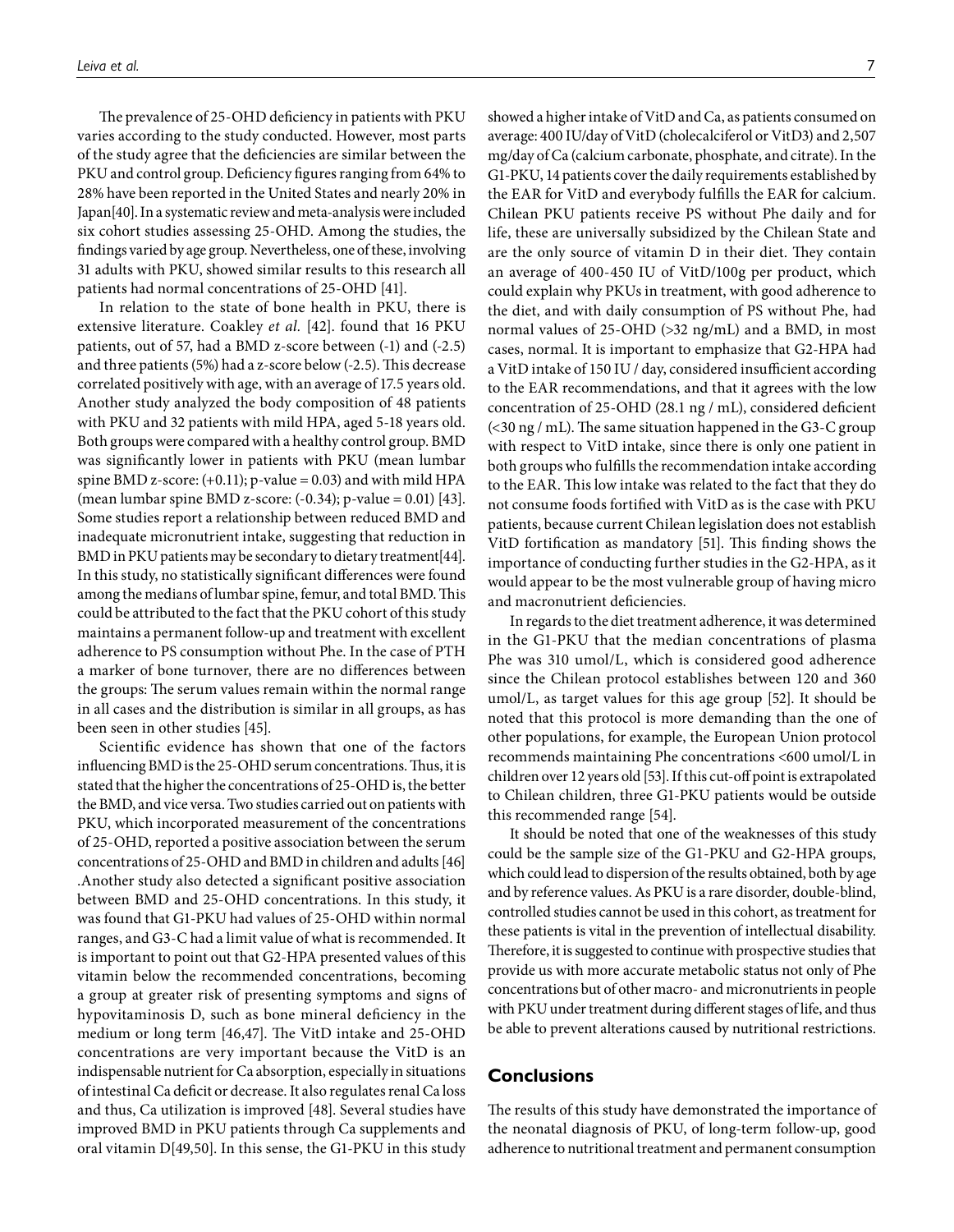of PS without Phe, which become a fundamental pillar in the prevention of other pathologies with nutrient deficiencies, which could cause adverse effects on the quality of life of people with PKU.

Based on the results obtained in this study, it is imperative to carry out medical and nutritional follow-up, not only the group with PKU, but it should also be considered to carry out clinical evaluations to the subjects with HPA to detect early deficiencies or excesses of nutrient and that in the long term could affect your quality of life.

Due to the benefit of VitD and Ca intake over BMD, it is important to determine whether this benefit is maintained in the long term, especially in post-menopausal stages in followup PKU women.

In summary, it is essential to maintain adequate long-term follow-up in people with PKU and HPA, in order to assess nutrient intake and plasma concentrations of nutrients essential for good nutrition being able to determine early on whether the supplementation of any of these nutrients is necessary, to contribute to adequate growth and development of patients throughout the life cycle.

## **Acknowledgments**

To the people with phenylketonuria and hyperphenylalaninemia and their families, who participated in this study to contribute to science.

### **Declaration of Conflicting Interests**

The authors declared no potential conflicts of interest with respect to the research, authorship, and/or publication of this article.

## **References**

- <span id="page-7-0"></span>1. Shoraka HR, Haghdoost AA, Baneshi MR, Bagherinezhad Z, Zolala F. Global prevalence of classic phenylketonuria based on neonatal screening program data: systematic review and meta-analysis. *Clin Exp Pediatr*. 2020;63(2):34- 43. doi: [10.3345/kjp.2019.00465](https://doi.org/10.3345/kjp.2019.00465)
- <span id="page-7-1"></span>2. Cornejo V, Raimann E, Cabello JF, *et al.* Past, present and future of newborn screening in Chile. *J Inherit Metab Dis*. 2010;33 Suppl 3:S301-S306. doi: [10.1007/s10545–](https://doi.org/10.1007/s10545–010–9165–8) [010–9165–8](https://doi.org/10.1007/s10545–010–9165–8)
- <span id="page-7-2"></span>3. Geiger KE, Koeller DM, Harding CO, Huntington KL, Gillingham MB. Normal vitamin D concentrations and bone mineral density among children with inborn errors of metabolism consuming medical food-based diets. *Nutr Res*. 2016;36(1):101-108. doi: [10.1016/j.nutres.2015.11.007](https://doi.org/10.1016/j.nutres.2015.11.007)
- <span id="page-7-3"></span>4. Kose E, Arslan N. Vitamin/mineral and micronutrient status in patients with classical phenylketonuria. *Clin Nutr*. 2019;38(1):197-203. doi: [10.1016/j.clnu.2018.01.034](https://doi.org/10.1016/j.clnu.2018.01.034)
- <span id="page-7-4"></span>5. Pérez-Dueñas B, Cambra FJ, Vilaseca MA, Lambruschini N, Campistol J, Camacho JA. New approach to osteopenia in phenylketonuric patients. *Acta Paediatr*. 2002;91(8):899- 904. doi: [10.1080/080352502760148603](https://doi.org/10.1080/080352502760148603)
- <span id="page-7-5"></span>6. Allen JR, Humphries IR, Waters DL, *et al.* Decreased bone mineral density in children with phenylketonuria. *Am J Clin Nutr*. 1994;59(2):419-422. doi: [10.1093/ajcn/59.2.419](https://doi.org/10.1093/ajcn/59.2.419)
- <span id="page-7-6"></span>7. Demirdas S, van Spronsen FJ, Hollak CEM, *et al.* Micronutrients, essential fatty acids and bone health in phenylketonuria. *Ann Nutr Metab*. 2017;70(2):111-121. doi: [10.1159/000465529](https://doi.org/10.1159/000465529)
- <span id="page-7-7"></span>8. Hossein-nezhad A, Holick MF. Vitamin D for health: a global perspective. *Mayo Clin Proc*. 2013;88(7):720-755. doi: [10.1016/j.mayocp.2013.05.011](https://doi.org/10.1016/j.mayocp.2013.05.011)
- <span id="page-7-8"></span>9. Pfotenhauer KM, Shubrook JH. Vitamin D deficiency, its role in health and disease, and current supplementation recommendations. *J Am Osteopath Assoc*. 2017;117(5):301- 305. doi: [10.7556/jaoa.2017.055](https://doi.org/10.7556/jaoa.2017.055)
- <span id="page-7-9"></span>10. Arnson Y, Amital H, Shoenfeld Y. Vitamin D and autoimmunity: new aetiological and therapeutic considerations. *Ann Rheum Dis*. 2007;66(9):1137-1142. doi: [10.1136/ard.2007.069831](https://doi.org/10.1136/ard.2007.069831)
- <span id="page-7-10"></span>11. Autier P, Boniol M, Pizot C, Mullie P. Vitamin D status and ill health: a systematic review. *Lancet Diabetes Endocrinol*. 2014;2(1):76-89. doi: [10.1016/S2213–8587\(13\)70165–7](https://doi.org/10.1016/S2213–8587(13)70165–7)
- <span id="page-7-11"></span>12. Hansdottir S, Monick MM. Vitamin D effects on lung immunity and respiratory diseases. *Vitam Horm*. 2011;86:217-237. doi: [10.1016/B978–0–12–386960–](https://doi.org/10.1016/B978–0–12–386960–9.00009–5) [9.00009–5](https://doi.org/10.1016/B978–0–12–386960–9.00009–5)
- <span id="page-7-12"></span>13. Harms LR, Burne THJ, Eyles DW, McGrath JJ. Vitamin D and the brain. *Best Pract Res Clin Endocrinol Metab*. 2011;25(4):657-669. doi: [10.1016/j.beem.2011.05.009](https://doi.org/10.1016/j.beem.2011.05.009)
- <span id="page-7-13"></span>14. National Health and Nutrition Examination Survey. NHANES 2007–2008 examination data. Centers for Disease Control and Prevention. [https://wwwn.cdc.gov/nchs/](https://wwwn.cdc.gov/nchs/nhanes/continuousnhanes/default.aspx?BeginYear=2007) [nhanes/continuousnhanes/default.aspx?BeginYear=2007](https://wwwn.cdc.gov/nchs/nhanes/continuousnhanes/default.aspx?BeginYear=2007) Published 2014. Accessed January 10, 2021.
- <span id="page-7-14"></span>15. Demirdas S, Coakley KE, Bisschop PH, Hollak CEM, Bosch AM, Singh RH. Bone health in phenylketonuria: a systematic review and meta-analysis. *Orphanet J Rare Dis*. 2015;10:17. doi: [10.1186/s13023–015–0232–y](https://doi.org/10.1186/s13023–015–0232–y)
- <span id="page-7-15"></span>16. Pérez-Dueñas B, Cambra FJ, Vilaseca MA, Lambruschini N, Campistol J, Camacho JA. New approach to osteopenia in phenylketonuric patients. *Acta Paediatr*. 2002;91(8):899- 904. doi: 10.1080/080352502760148603
- <span id="page-7-16"></span>17. Castro G, Hamilton V, Cornejo V. Chilean Nutrition Management Protocol for Patients With Phenylketonuria. *J Inborn Errors Metab Screen*. 2017;5:e160058. doi: [10.1177/2326409816689788](https://doi.org/10.1177/2326409816689788)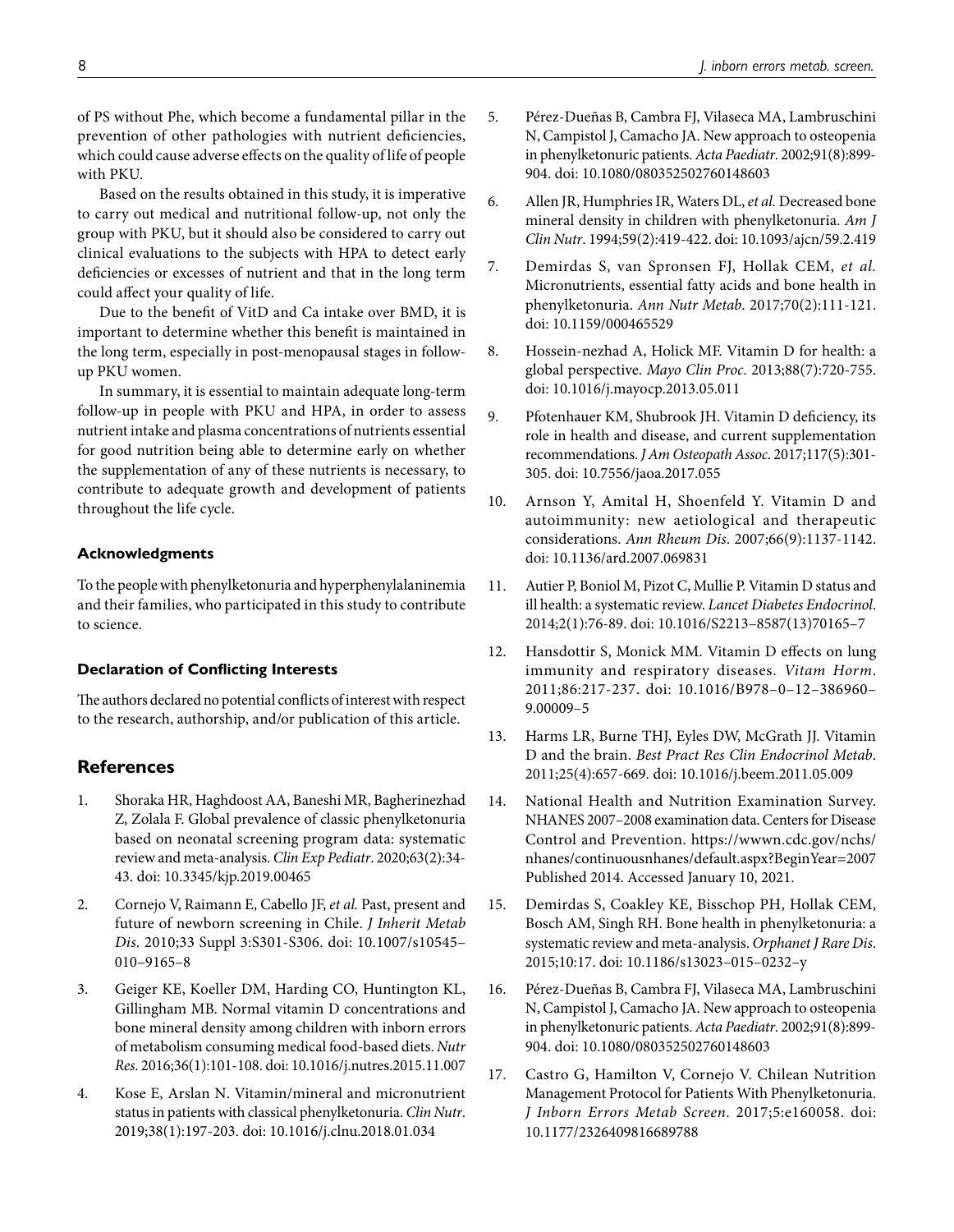- <span id="page-8-0"></span>18. Programa Salud Cardiovascular. Manejo alimentario del adulto son sobrepeso u obesidad. Chile: OPS/OMS; 2002. [https://buenaspracticasaps.cl/wp-content/uploads/2014/07/](https://buenaspracticasaps.cl/wp-content/uploads/2014/07/MINSAL-2002-manejo-alimentario-SP-OB.pdf) [MINSAL-2002-manejo-alimentario-SP-OB.pdf.](https://buenaspracticasaps.cl/wp-content/uploads/2014/07/MINSAL-2002-manejo-alimentario-SP-OB.pdf) AAccessed January 10, 2021.
- <span id="page-8-1"></span>19. World Health Organization. Patrones de crecimiento de escolares y adolescentes entre 5 años 1 mes y 19 años (OMS 2007). [https://www.who.int/growthref/en/.](https://www.who.int/growthref/en/) Accessed January 10, 2021.
- <span id="page-8-2"></span>20. Crocker PR, Bailey DA, Faulkner RA, Kowalski KC, McGrath R. Measuring general concentrations of physical activity: preliminary evidence for the physical activity questionnaire for older children. *Med Sci Sports Exerc*. 1997;29(10):1344- 1349. doi: [10.1097/00005768–199710000–00011](https://doi.org/10.1097/00005768-199710000-00011)
- <span id="page-8-3"></span>21. Holick MF, Binkley NC, Bischoff-Ferrari HA, *et al.* Evaluation, treatment, and prevention of vitamin D deficiency: an endocrine society clinical practice guideline. *J Clin Endocrinol Metab*. 2011;96(7):1911-1930. doi: [10.1210/](https://doi.org/10.1210/jc.2011-0385) [jc.2011–0385](https://doi.org/10.1210/jc.2011-0385)
- <span id="page-8-4"></span>22. Lewiecki EM, Gordon CM, Baim S, *et al.* International society for clinical densitometry 2007 adult and pediatric official positions. *Bone*. 2008;43(6):1115-1121. doi: [10.1016/j.bone.2008.08.106](https://doi.org/10.1016/j.bone.2008.08.106)
- <span id="page-8-5"></span>23. Pérez-Dueñas B, Cambra FJ, Vilaseca MA, Lambruschini N, Campistol J, Camacho JA. New approach to osteopenia in phenylketonuric patients. *Acta Paediatr*. 2002;91(8):899- 904. doi: [10.1080/080352502760148603](https://doi.org/10.1080/080352502760148603)
- <span id="page-8-6"></span>24. Gordon CM, Bachrach LK, Carpenter TO, *et al.* Dual energy X-ray absorptiometry interpretation and reporting in children and adolescents: the 2007 ISCD pediatric official positions. *J Clin Densitom*. 2008;11(1):43-58. doi: [10.1016/j.](https://doi.org/10.1016/j.jocd.2007.12.005) [jocd.2007.12.005](https://doi.org/10.1016/j.jocd.2007.12.005)
- <span id="page-8-7"></span>25. Ward LM, Glorieux FH. The spectrum of pediatric osteoporosis. In: Glorieux FH, Pettifor JM, Jüppner H eds. *Pediatric bone: biology and diseases*. San Diego, CA: Academic Press 2003; 401-442.
- <span id="page-8-8"></span>26. Warren FM, Andersen PE, Wax MK, Cohen JI. Intraoperative parathyroid hormone concentrations in thyroid and parathyroid surgery. *Laryngoscope*. 2002;112(10):1866- 1870. doi: [10.1097/00005537–200210000–00031](https://doi.org/10.1097/00005537-200210000-00031)
- <span id="page-8-9"></span>27. Castro G, Hamilton V, Cornejo V. Chilean nutrition management protocol for patients with phenylketonuria. *J Inborn Errors Metab*. 2017;5:e160058. doi: [10.1177/232](https://doi.org/10.1177/2326409816689788) [6409816689788](https://doi.org/10.1177/2326409816689788)
- <span id="page-8-11"></span><span id="page-8-10"></span>28. Zaror VG. *Guía de la composición nutricional de alimentos naturales, de la industria y preparaciones chilenas habituales*. 1st ed. Chile: Universidad de Chile - INTA; 2008.
- <span id="page-8-12"></span>29. Naeem Z. Vitamin D deficiency- an ignored epidemic. *Int J Health Sci (Qassim)*. 2010;4(1):V-VI.
- <span id="page-8-13"></span>30. González G, Alvarado JN, Rojas A, Navarrete C, Velásquez CG, Arteaga E. High prevalence of vitamin D deficiency in chilean healthy postmenopausal women with normal sun exposure: additional evidence for a worldwide concern. *Menopause*. 2007;14(3 Pt 1):455-461. doi: [10.1097/](https://doi.org/10.1097/GME.0b013e31802c54c0) [GME.0b013e31802c54c0](https://doi.org/10.1097/GME.0b013e31802c54c0)
- <span id="page-8-14"></span>31. Ministerio Nacional de Salud. Encuesta Nacional de salud 2016-2017. 2018. [http://epi.minsal.cl/wp-content/](http://epi.minsal.cl/wp-content/uploads/2018/03/Resultados-Vitamina-D.pdf) [uploads/2018/03/Resultados-Vitamina-D.pdf.](http://epi.minsal.cl/wp-content/uploads/2018/03/Resultados-Vitamina-D.pdf) Accessed June 1, 2020.
- <span id="page-8-15"></span>32. Le Roy C, Reyes M, González JM, Pérez-Bravo F, Castillo-Durán C. Estado nutricional de vitamina D en pre escolares chilenos de zonas australes. *Rev Med Chil*. 2013;141(4)435- 441. doi: [10.4067/S0034–98872013000400003](https://doi.org/10.4067/S0034-98872013000400003)
- <span id="page-8-16"></span>33. Brinkmann K, Le Roy C, Iñiguez G, Borzutzky A. Deficiencia severa de vitamina D en niños de Punta Arenas, Chile: influencia de estado nutricional en la respuesta a suplementación. *Rev Chil Pediatr*. 2015;86(3):182-188. doi: [10.1016/j.rchipe.2015.03.001](https://doi.org/10.1016/j.rchipe.2015.03.001)
- <span id="page-8-17"></span>34. Pilz S, März W, Cashman KD, *et al.* Rationale and plan for vitamin D food fortification: a review and guidance paper. *Front Endocrinol (Lausanne)*. 2018;9:373. doi: [10.3389/](https://doi.org/10.3389/fendo.2018.00373) [fendo.2018.00373](https://doi.org/10.3389/fendo.2018.00373)
- <span id="page-8-18"></span>35. Schmid A, Walther B. Natural vitamin D content in animal products. *Adv Nutr*. 2013;4(4):453-462. doi: [10.3945/](https://doi.org/10.3945/an.113.003780) [an.113.003780](https://doi.org/10.3945/an.113.003780)
- <span id="page-8-19"></span>36. Holick MF. Vitamin D deficiency. *N Engl J Med*. 2007;357(3):266-281. doi: [10.1056/NEJMra070553](https://doi.org/10.1056/NEJMra070553)
- <span id="page-8-20"></span>37. Leiva C, Borzutzky A, Le Roy C, Rojas L. 2020. Deficiencia de vitamina D: propuesta de modelo chileno para una política nacional de fortificación alimentaria. *Temas de la Agenda Pública*. 2020;15(124):1-18.
- <span id="page-8-21"></span>38. Maira PM, Solar AP. Encuesta nacional de salud, ENS 2016-2017: un aporte a la planificación sanitaria y políticas públicas en Chile. *ARS MEDICA*. 2018;43(1):30–34. doi: [10.11565/arsmed.v43i1.1354](https://doi.org/10.11565/arsmed.v43i1.1354)
- <span id="page-8-22"></span>39. Fisberg M, Kovalskys I, Gómez G, *et al.* Latin American study of nutrition and health (ELANS): rationale and study design. *BMC Public Health*. 2016;16:93. doi: [10.1186/](https://doi.org/10.1186/s12889-016-2765-y) [s12889–016–2765–y](https://doi.org/10.1186/s12889-016-2765-y)
- <span id="page-8-23"></span>40. Montoya GAP, Singh RH, Cetinyurek-Yavuz A, Kuhn M, MacDonald A. Status of nutrients important in brain function in phenylketonuria: a systematic review and metaanalysis. Orphanet J Rare Dis. 2018;13(1):101. doi: [10.1186/](https://doi.org/10.1186/s13023-018-0839-x) [s13023–018–0839–x](https://doi.org/10.1186/s13023-018-0839-x)
- <span id="page-8-24"></span>41. Demirdas S, Coakley KE, Bisschop PH, Hollak CEM, Bosch AM, Singh RH. Salud ósea en fenilcetonuria: revisión sistemática y metanálisis. *Orphanet J Rare Dis*. 2015;10:17. doi: [10.1186/s13023–015–0232–y](https://doi.org/10.1186/s13023-015-0232-y)